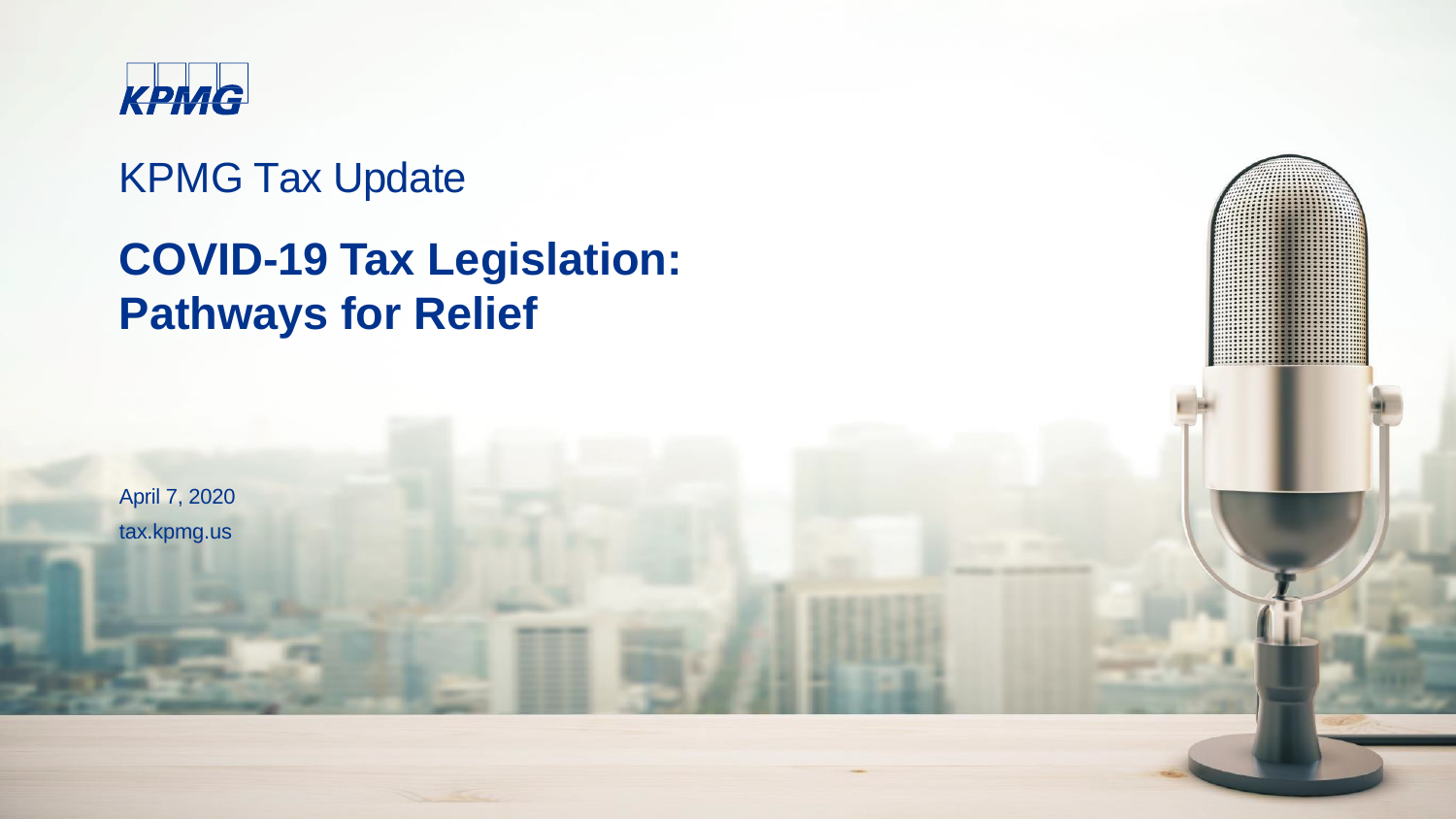

### **Notices**

**The following information is not intended to be "written advice concerning one or more Federal tax matters" subject to the requirements of section 10.37(a)(2) of Treasury Department Circular230.**

**The information contained herein is of a general nature and based on authorities that are subject to change. Applicability of the information to specific situations should be determined through consultation with your tax adviser.**

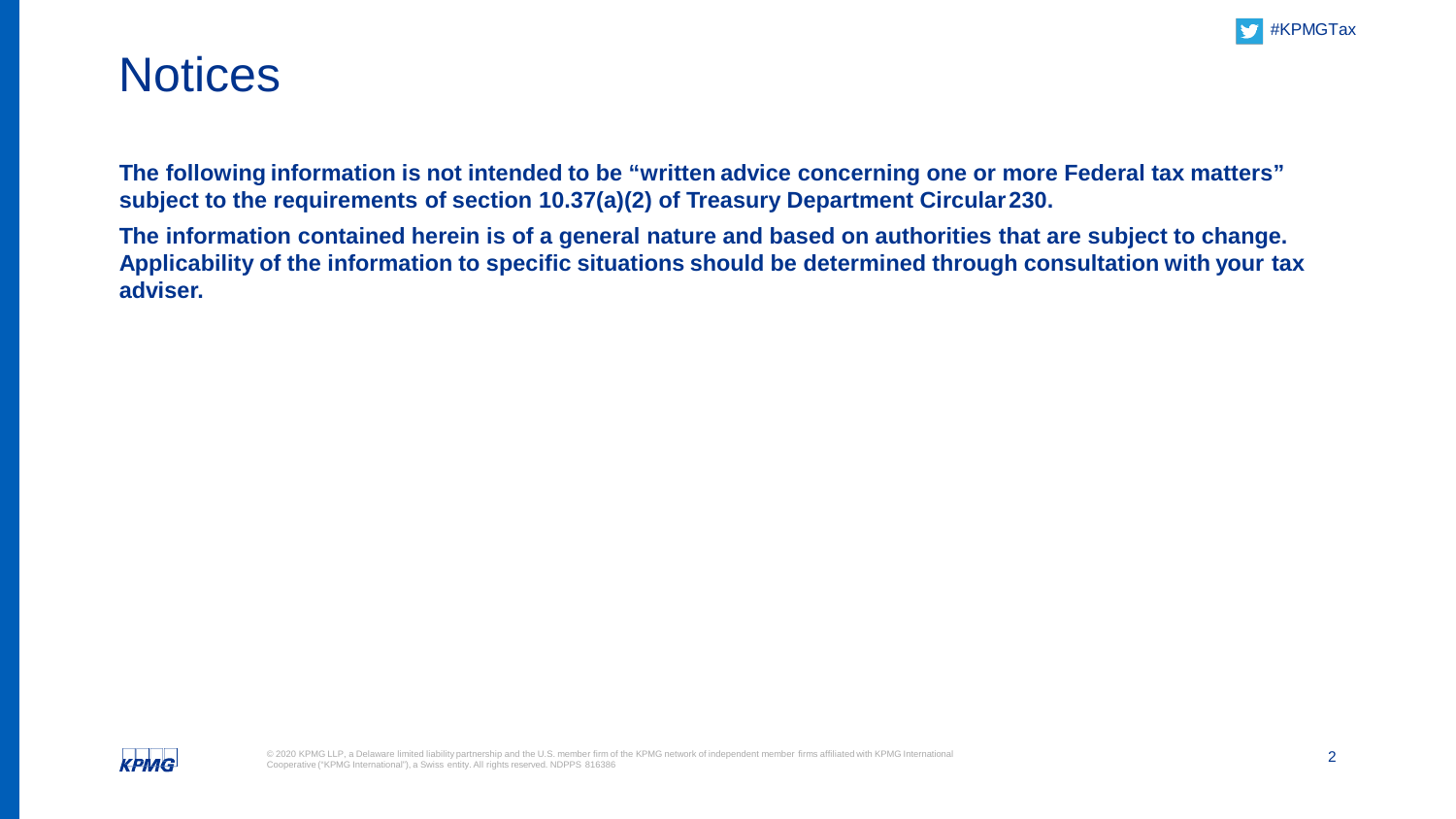

## **Cash Flow Opportunities: Income Tax**

**Expanded deductions, including NOLs, and tools under existing law**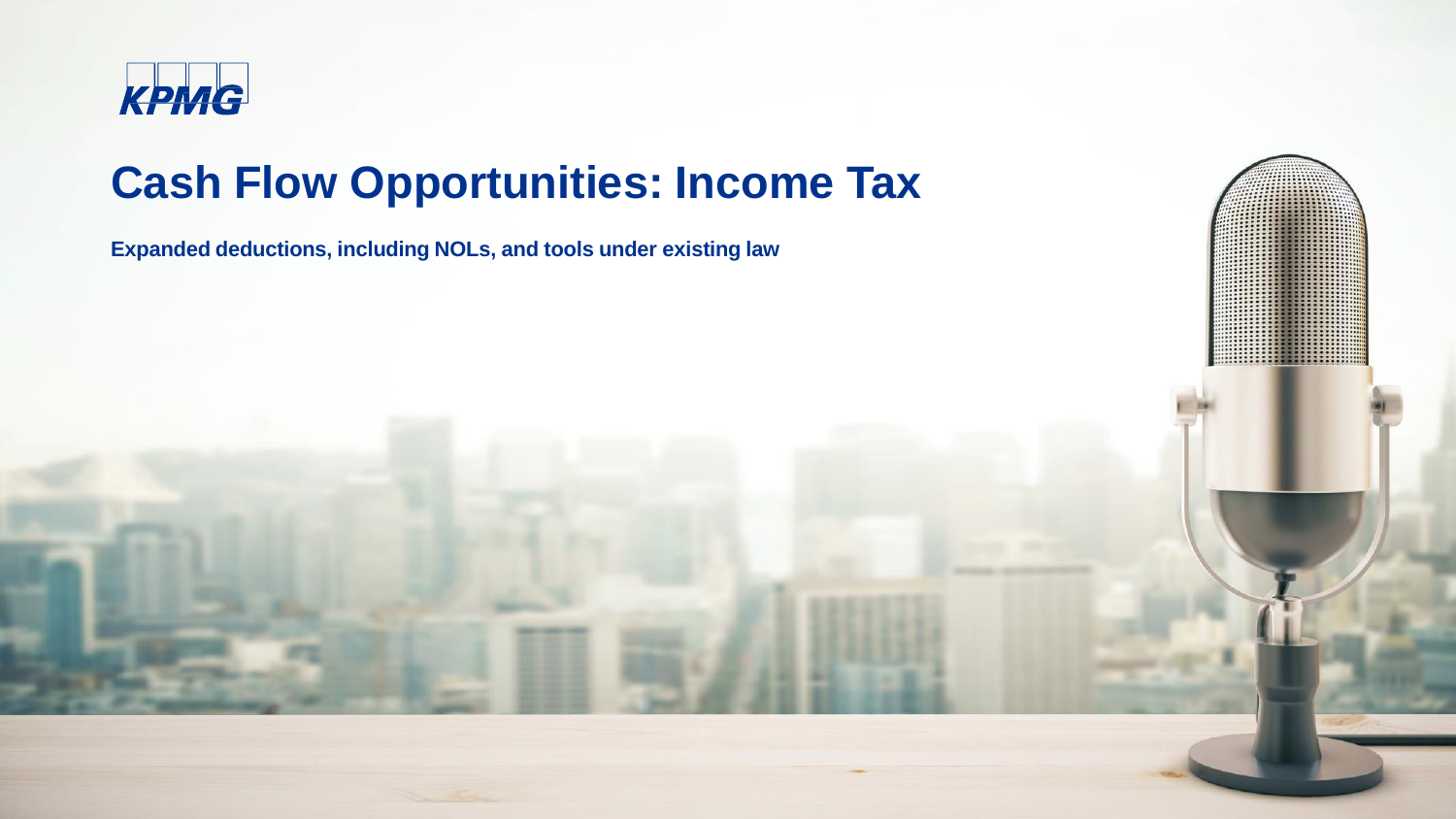

## Opportunities that create refunds

#### **Opportunities for refunds of taxes paid are created by:**

- The CARES Act allows for:
	- Expanded deductions (including NOL utilization limits) and AMT credits some of which can be retroactively applied
	- NOL carryback provisions for 2018-2020 NOLs to offset taxable income in prior years
- There are also existing tools to shift income between tax years, e.g., accounting method changes, elections for losses related to federal disasters.

**Each of these reduce taxable income for both current and prior tax years, allowing taxpayers to reassess and potentially recoup taxes previously paid.**

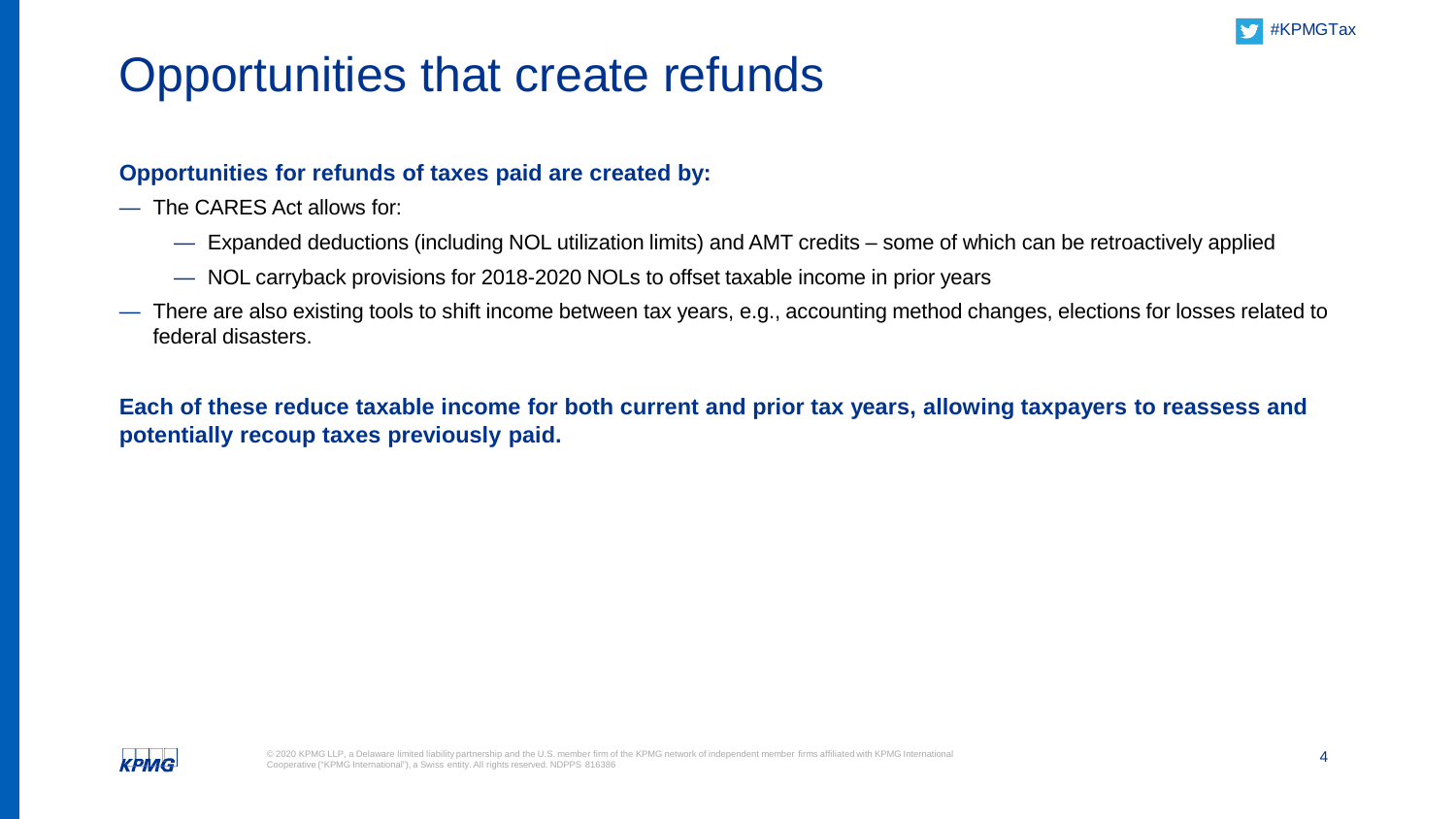

### Mechanisms for refunds

### **"Quickie refund" of overpaid estimated taxes if overpayment is at least 10% of expected tax liability**

- 2019 and 2020 estimated taxes may be refunded
- **Form 4466 filing for 2019 calendar year is due 4/15/2020…. IRS has 45 days to process Form 4466**
- Potential refunds can be increased by reviewing accounting methods, increased deductions allowed under the CARES Act or electing for disaster losses to be claimed in 2019.

#### **Amended returns**

- 2018 and certain 2019 returns (for fiscal years) may be amended to allow for the expanded deductions, including NOL carrybacks and expanded NOL utilization, under the CARES Act
- Potentially a longer process than Form 4466

#### **NOL carrybacks**

- 2019 and 2020 returns may provide an opportunity to carry NOLs back up to 5 years
- Potentially the longest route to a refund if via a final return, so consider the use of a Form 1139 for tentative refunds
- Review SPAs to confirm the right to refunds if NOL carrybacks cross ownership changes

### **For pass through entities, consider impacts on tax distributions and liquidity at the Fund level**

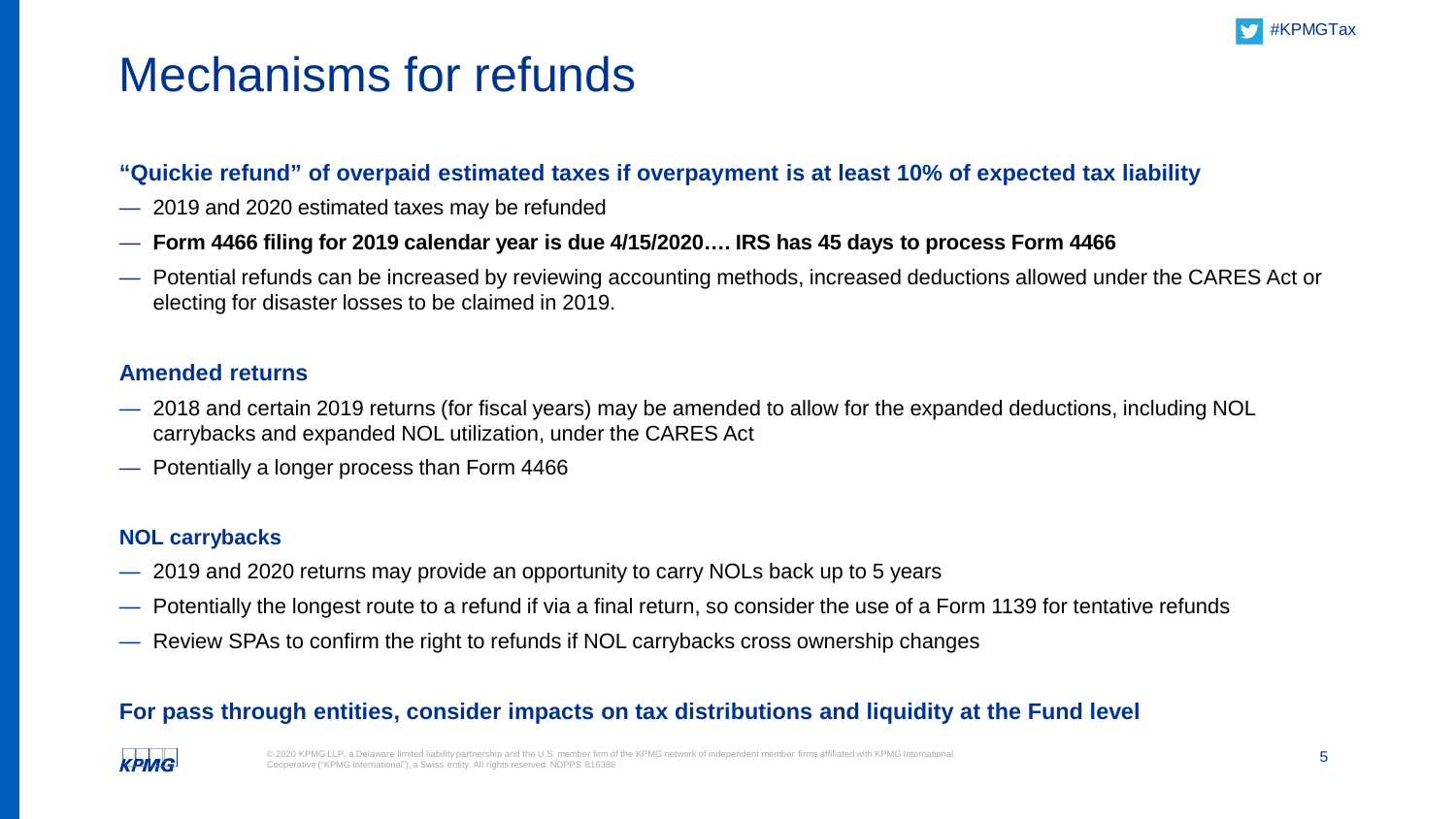

## Timing of refunds

| <b>Tax Claim</b>                                                                                                                             | <b>Filing Procedure</b>         | <b>Timing of Refund</b>                                                                                                                                                                                                           | Date of Payment <sup>2</sup>                                                                                                                                                                                                                                                                 |
|----------------------------------------------------------------------------------------------------------------------------------------------|---------------------------------|-----------------------------------------------------------------------------------------------------------------------------------------------------------------------------------------------------------------------------------|----------------------------------------------------------------------------------------------------------------------------------------------------------------------------------------------------------------------------------------------------------------------------------------------|
| <b>Excess 2019 Estimated Tax</b><br><b>Payments</b>                                                                                          | Form 4466 by April 15, 2020     | Refund within 45 days of filing                                                                                                                                                                                                   | May 31, 2020                                                                                                                                                                                                                                                                                 |
| <b>Amended Prior Year</b><br><b>Tax Returns</b><br>(general CARES Act changes for<br>2018 calendar years and fiscal years<br>ending in 2019) | <b>Form 1120X</b>               | No required processing. The IRS<br>instructions note that it can take 3-4<br>months to process.                                                                                                                                   | Form 1120X - 4-5 months (earliest September<br>$2020)^4$                                                                                                                                                                                                                                     |
| Carryback of 2019-2020 NOLs                                                                                                                  | Form 1139 <sup>3</sup> or 1120X | Form 1139 required to be filed<br>within the later of 90 days of filing or<br>the last day of the month of the due<br>date (including extension) of the<br>NOL year tax return.<br>Form 1120X has no required<br>processing date. | Form $1139 - 90$ days <sup>5</sup> (For example, if 2019)<br>1120 is filed by April 2020, a Form 1139 may<br>be filed and may receive tentative refund as<br>early as July 1, 2020)<br>Form $1120X - 4-5$ months after filing (must<br>have filed a Form 1120 for the tax year) <sup>4</sup> |
| Carryback of<br>2018 NOLs <sup>5</sup>                                                                                                       | Form<br>1120X                   | No required processing date. The<br>IRS instructions note that it can take<br>3-4 months to process.                                                                                                                              | Form 1120X - 4-5 months (earliest September<br>$2020)^4$                                                                                                                                                                                                                                     |

1. Based upon legislation, forms, instructions, and other guidance as of April 1, 2020. Assumes a calendar year taxpayer.

2. Estimates based on past IRS practice. Dates may shift given the current environment and working arrangements.

- 3. Latest Form 1139 currently limits carrybacks to three preceding tax years, presumably this will be revised. Note that if the NOL carryback impacts a Section 965 liability in the 2017 income tax return, the IRS's position is that a Form 1120X must be used. See Instructions to Form 1139, page 2.
- 4. Refunds of more than \$5 million (\$2 million for non-C Corporations) are subject to review and approval of the Joint Committee on Taxation. This can extend the time to receive the refund checks to up to 6-9 months. Threshold is not per year, but per refund. Estimates based on past JCT practice. Tentative refunds requested via Form 1139 will not undergo JCT review prior to initial cash refund.
- 5. 2018 calendar years losses and taxpayers with fiscal year losses that started in 2018 but ended 1/31/19, 2/29/19, and 3/31/19, can no longer use Form 1139 to carryback NOLs from those periods and must use an 1120X. However, taxpayers with fiscal years that started in 2018 but ended 4/30/19 and thereafter, assuming no 965 inclusion, can use a Form 1139.

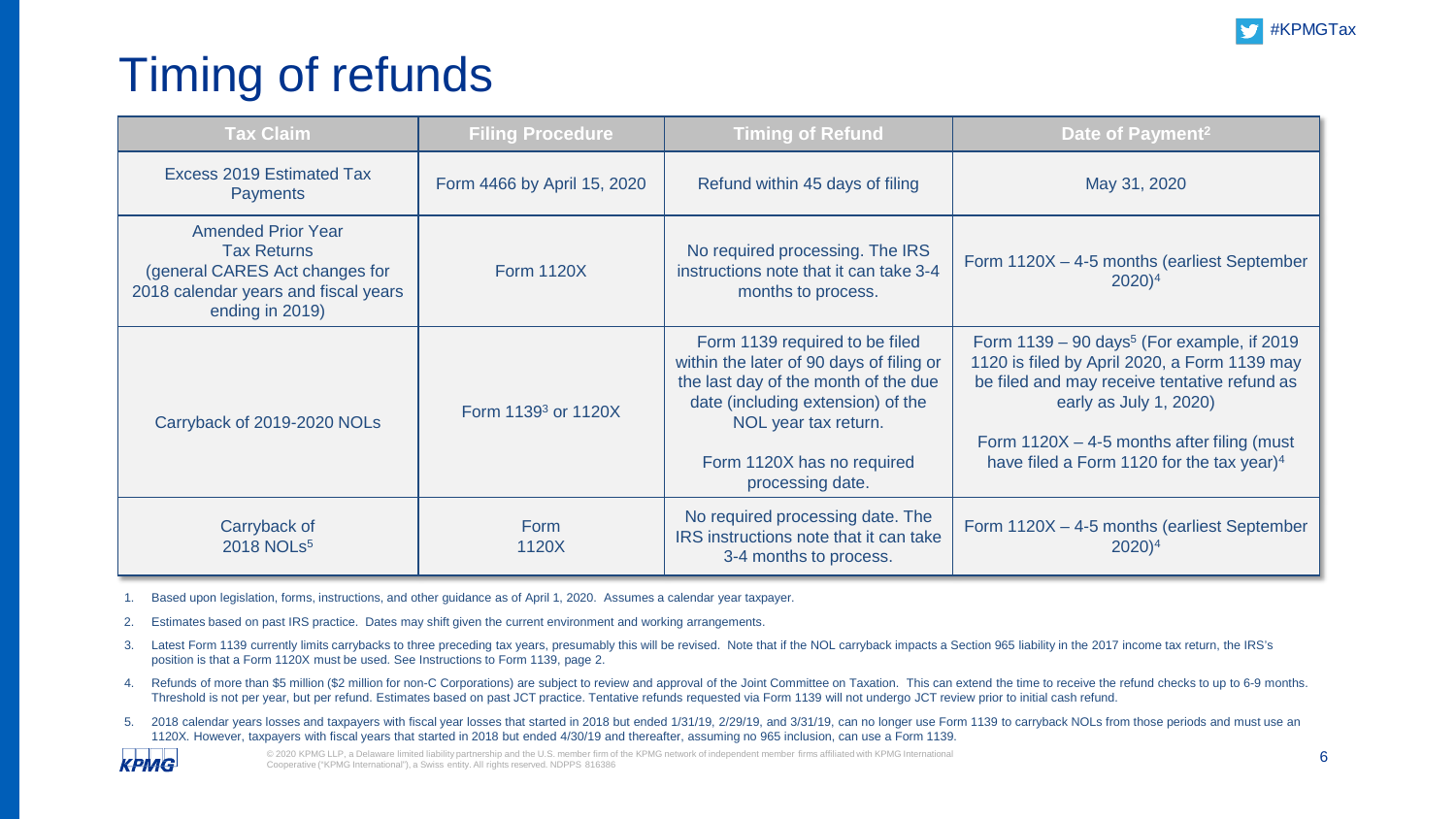

## CARES Act: Expanded Deductions

### **Interest Expense Disallowance (163(j))**

- Adjusted Tax Income (ATI) limit increased to 50% for tax years beginning in 2019 and 2020
	- For partnerships, 50% only applies to 2020 years, but new rule provides that 50% of any excess business interest carried to 2020 from a 2019 partnership year is available unencumbered for partners in 2020
- Can use ATI from 2019 in the 2020 tax year (likely allowing a higher deduction for companies with reduced 2020 earnings)

### **Excess Business Loss Limitation (461(l))**

- The limitation on the ability of non-corporate taxpayers to deduct business losses in excess of business income plus \$250,000, which was imposed by TCJA, is lifted for 2018, 2019, and 2020.
- Taxpayers who were limited in 2018 (or 2019 if filed) can amend.

### **Qualified Improvement Property (168(k))**

- Improvements to the interior of a non-residential building placed in service after the building's initial place-in-service date are now eligible for 168(k) bonus depreciation
- Excludes improvements attributable to elevators, escalators, building enlargement or internal structural framework
- Change is "as if included" in the TCJAon day of enactment, effective for assets placed in service after 2017
- Likely require filing for automatic accounting method change (or possibly corrected with amended return)

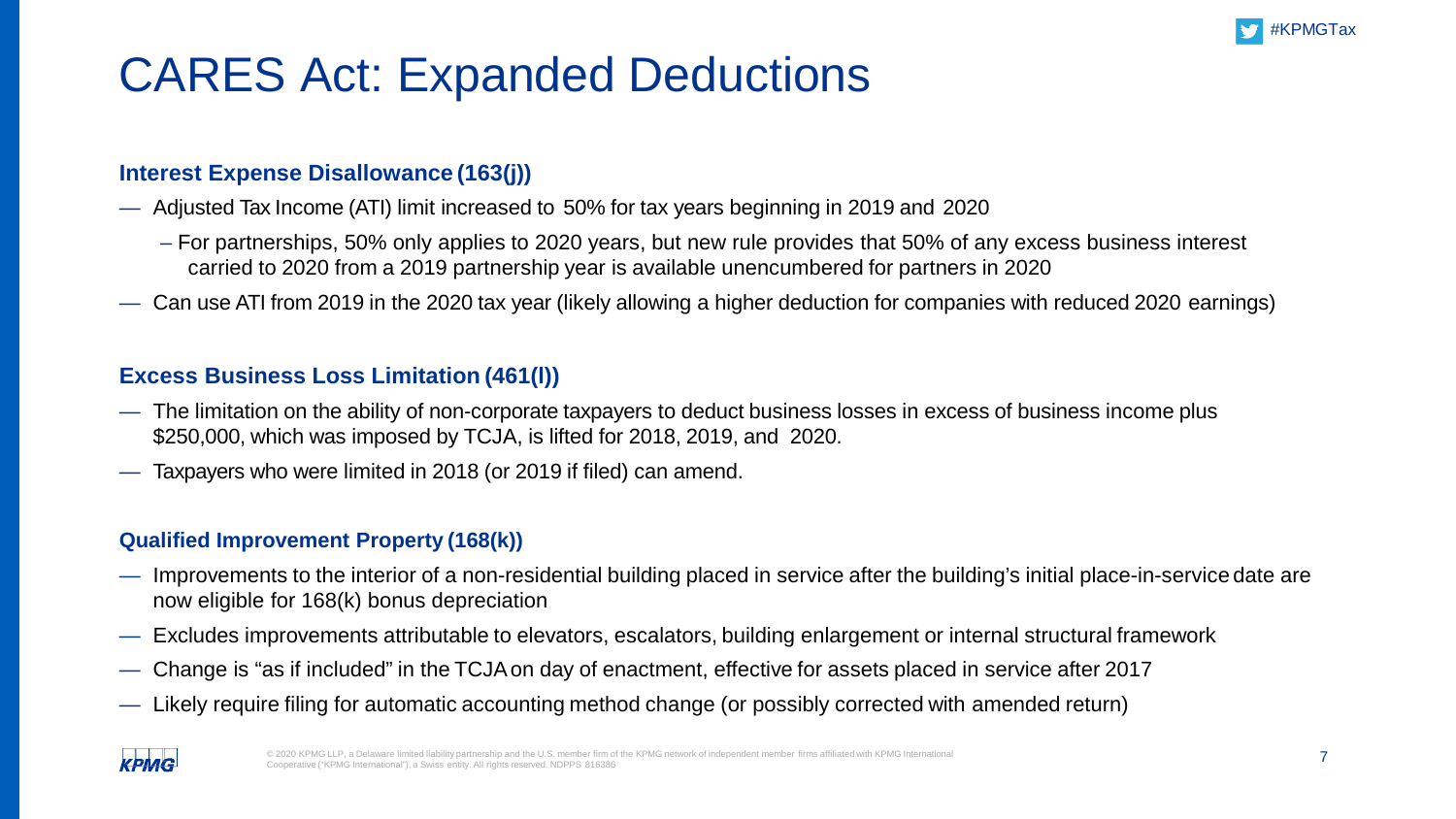

## Net operating losses: Individuals & Corporations

#### **Temporary suspension of 80-percent-of-taxable income limitation**

- Temporary suspension of the limitation on the use of post-TCJANOLs
	- TCJAimposed an 80-percent-of-taxable-income limitation use of NOLs arising in TYs beginning after 12/31/2017
	- TheAct suspends this limitation for TYs beginning before 1/1/2021
		- Suspension is retroactive (thus, applies to TYs 2018 and 2019)

### **Five-year carryback period for 2018, 2019, and 2020NOLs**

- Applies to NOLs arising in tax years (TYs) beginning after 12/31/2017 and before 1/1/2021
	- Can create rate benefit for carrybacks to 2013-2017
		- Taxpayers might consider adopting various timing strategies, such as changing accounting methods, making a section 165(i) election to claim disaster losses in prior year, adopting a new TY (*i.e.,* a Nov. 30 year end)
	- Carrybacks can require recalculation of carryback year items, e.g., interest expense limitations.

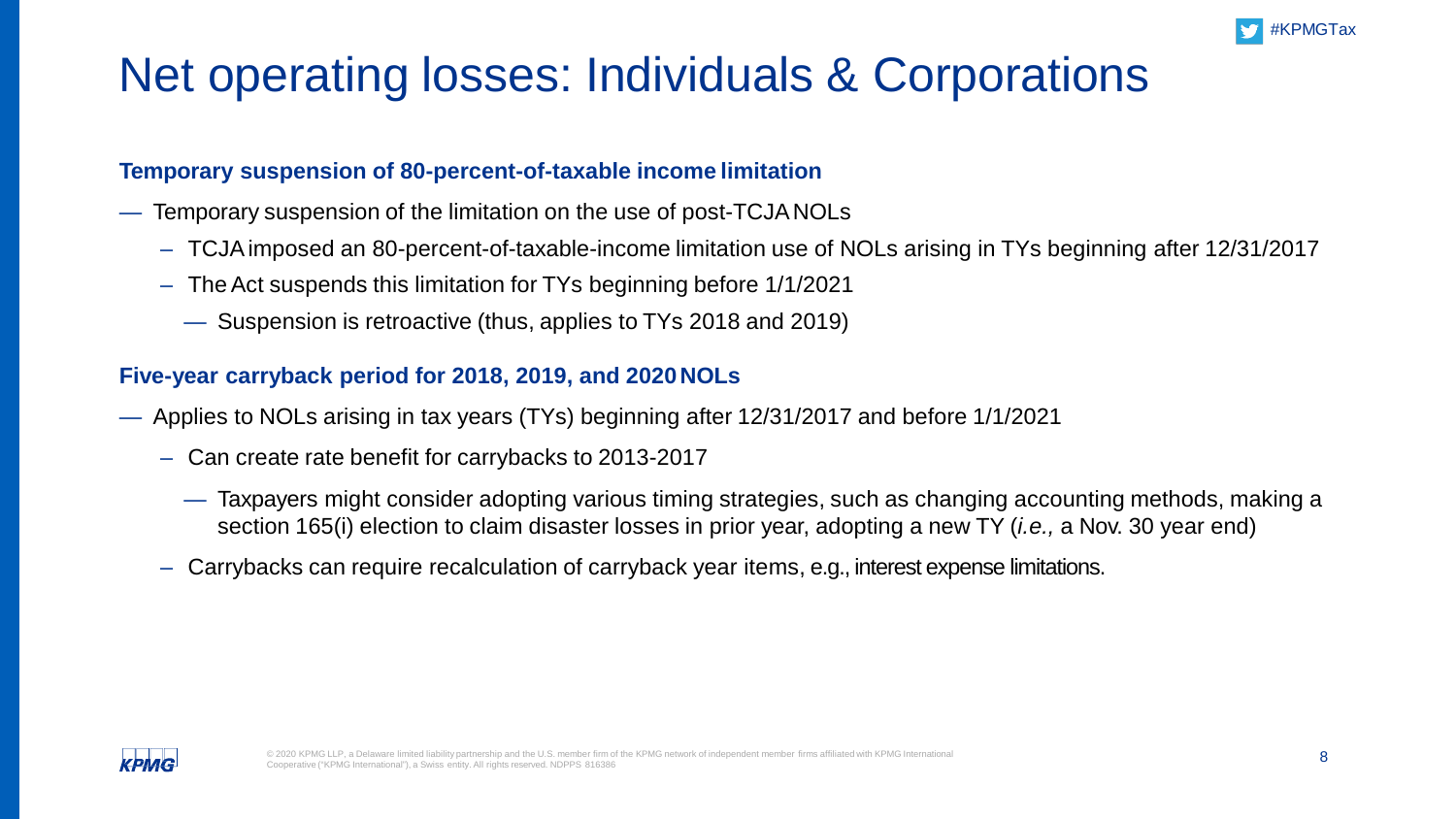

### Corporate AMT Credits

#### **Accelerated utilization of remaining minimum tax credits**

- Refundable AMT credits were previously limited by 50 percent for TYs beginning in 2018, 2019 and 2020.
- TheAct accelerates the refundable credit timetable:
	- Now, a 100 percent credit for 2019
	- Alternatively, taxpayers can elect to have the 100 percent credit for 2018
- The Act contains special procedural rules to claim the refund
	- For 2018 returns, taxpayers can file applications for tentative refunds (note a 12/31/2020 filing deadline)
	- For 2019 returns, MTCs can be claimed on the return (or on a superseding return if filed before the TY 2019 return's due date, as extended)

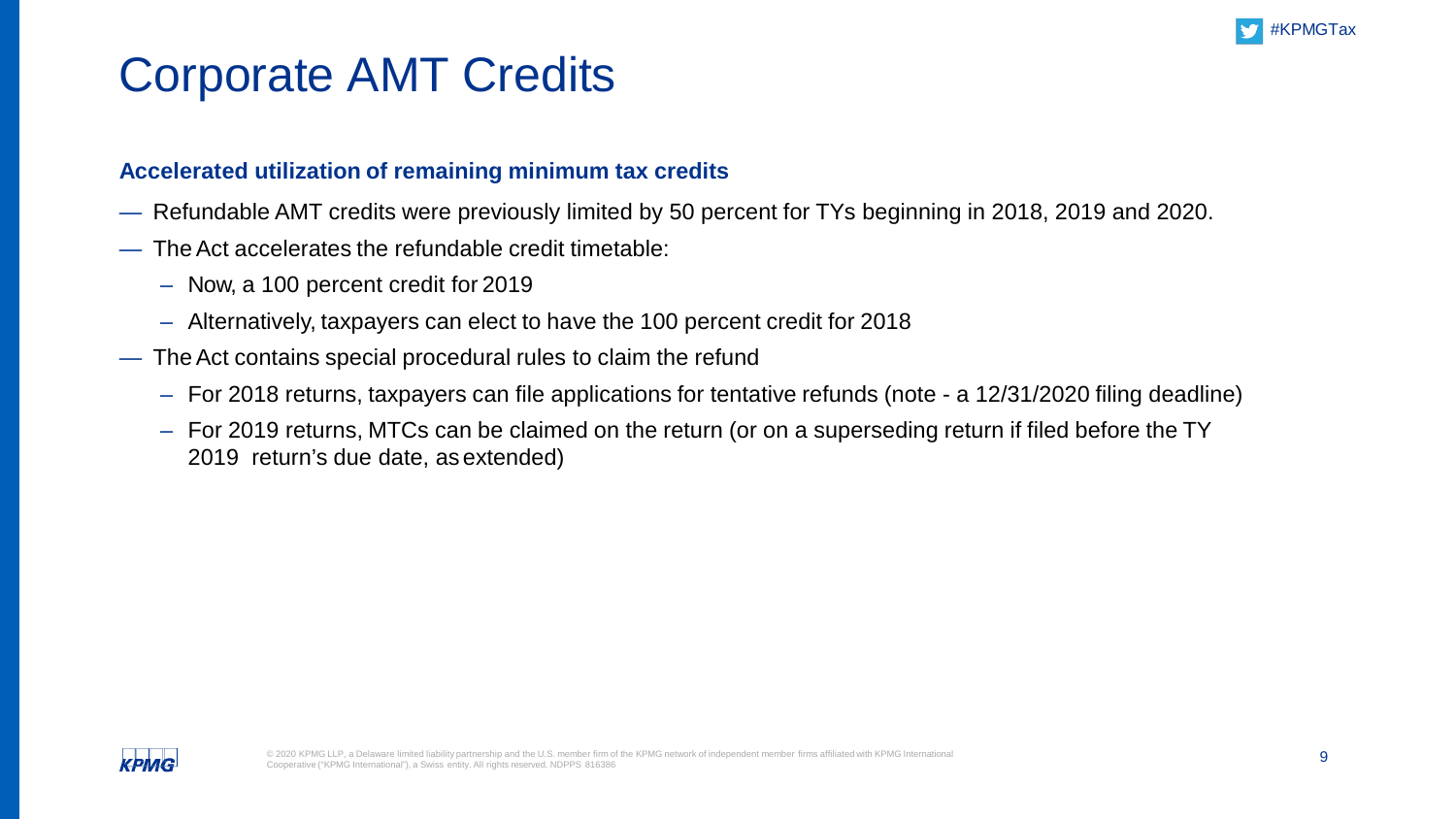

## Tools Under Existing Law

### **Losses Related to a Federally Declared Disaster (Section 165(i))**

- Eligible losses attributable to a Federally declared disaster to be claimed on a prior year return by election. These include:
	- Closure of store and facility locations
	- Abandonment of leasehold improvements
	- Permanent retirement of fixed assets
	- Abandonment of pending business deals for which costs have been capitalized
	- Disposal of inventory, supplies and other property that has become unsaleable
	- Certain termination payments for executory supply or customer contracts, leases, or licenses
	- Worthless securities (but not business bad debts)
	- Impaired securities if the taxpayer uses the mark-to market method, and
	- Loss from a sale or exchange of property.
- The ability to elect whether those amounts go onto the 2019 or 2020 return may further enhance the benefits of NOL carrybacks, rate arbitrage and accelerated refunds of taxes paid.

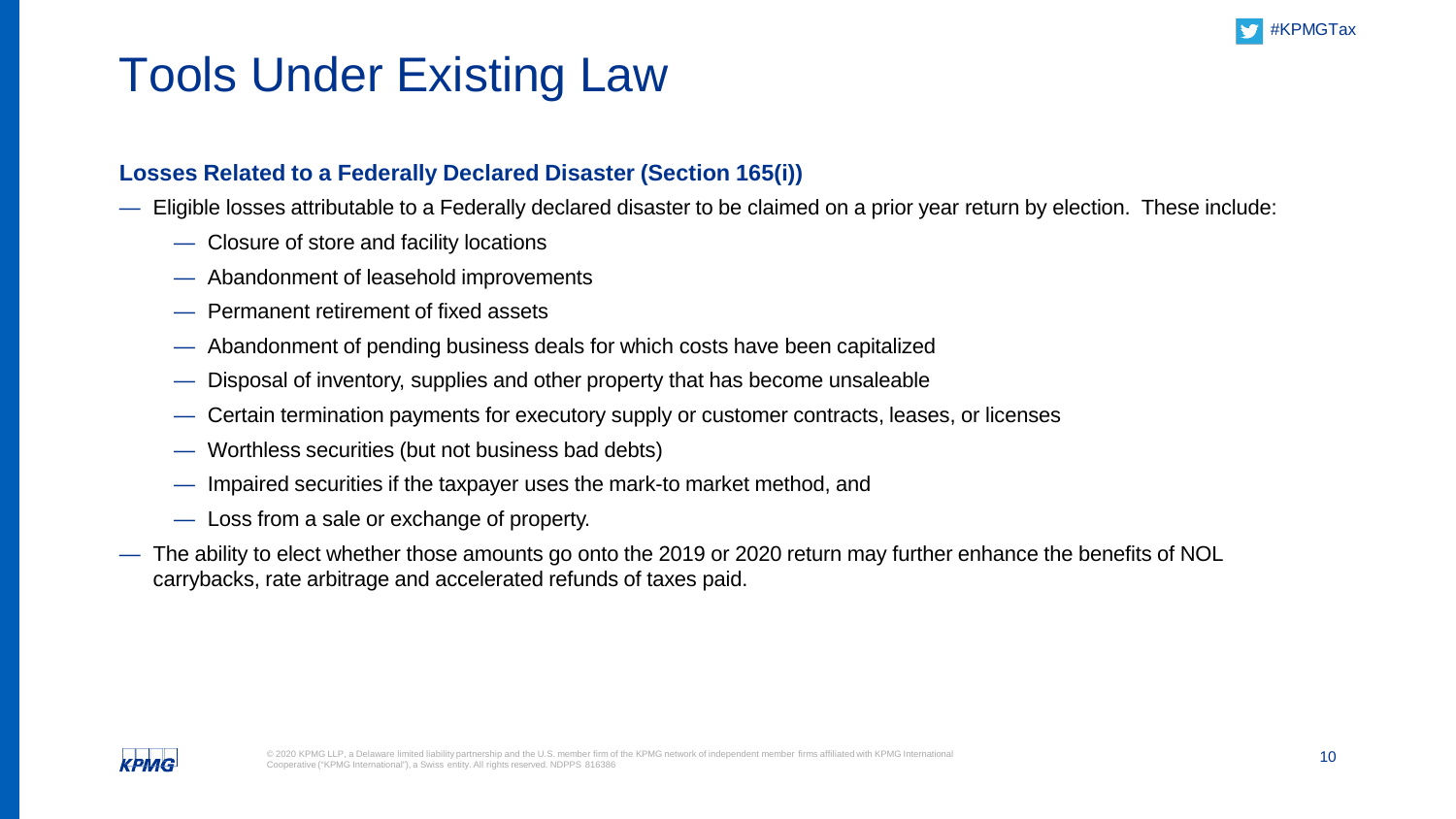

# Tools Under Existing Law

### **Accounting Methods**

- Method changes can be used to shift income between tax years, e.g., 2019 to 2020 and vice versa.
- Common beneficial method changes include:
	- Accelerating deductions for self-insured medical expenses (particularly relevant currently)
	- Identifying prepaid expenses eligible for immediate expensing
	- Increasing "de minimis" threshold for expensing certain acquisition costs
	- Capitalization methods for indirect costs, including interest expense, related to inventory and self-constructed assets
	- Deferring or accelerating income recognition of certain "advance payments" such as gift card sales
	- Deferring income that is recognized for books but remains contingent for tax
	- Adjusting the method through which certain R&D expenses are claimed, e.g., 10 year amortization.
- As with Section 165 losses, the ability to decide which tax year the benefit is taken can expedite refunds and/or enhance NOL carrybacks.

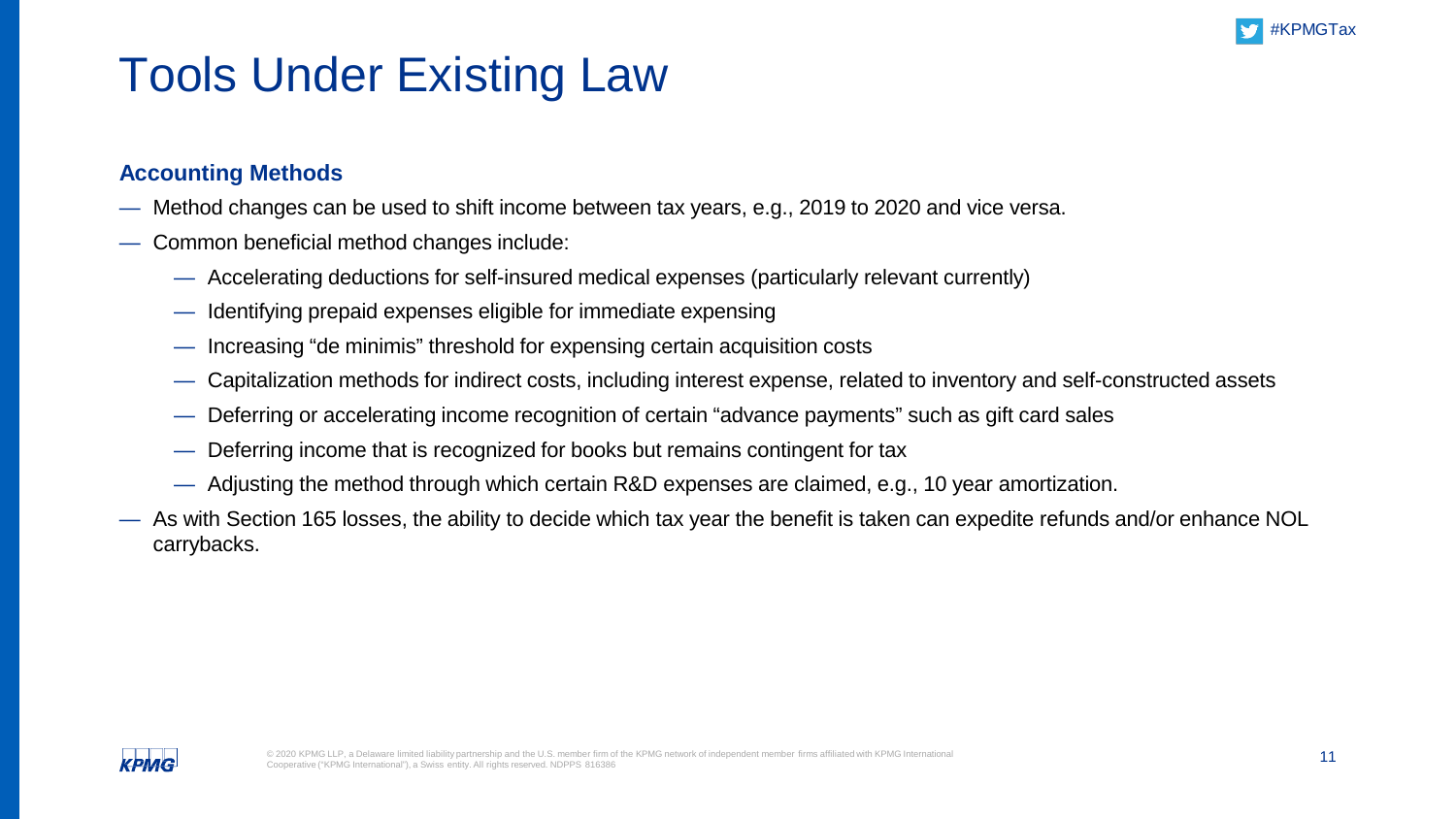

## Practical steps to increase cash flow

#### **Potential to amend returns (2018 and 2019 for fiscal years)**

- Review expanded deductions, including NOL limitations, and AMT credits
- Review opportunities to carryback NOLs
- Assess quantum of potential refunds and file amended returns ASAP

### **Categorize and quantify impact of increased deductions in 2019-2020**

- Model impact of:
	- Expanded deductions, including NOL limitations, and AMT credits on the 2019-2020 tax years
	- Changes to accounting methods (acceleration vs deferral) and disaster loss elections, including a comparison as to which year the benefit is taken.
- Examples of key decision points:
	- Faster access to cash via 'quickie refund' of 2019 taxes paid?
	- Larger accumulation of a 2020 NOL to carryback to pre-2018 years at a 35% rate?

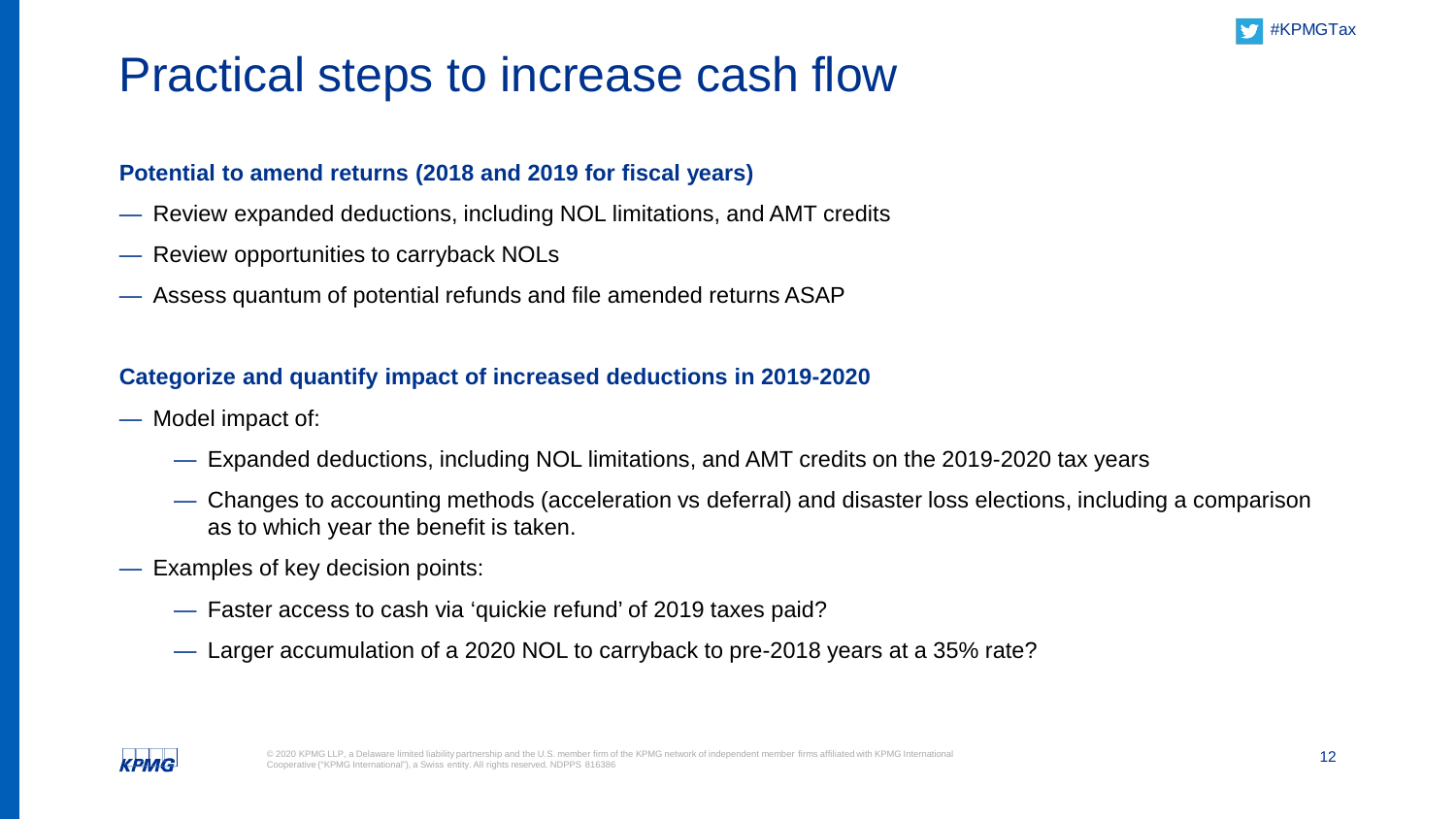

### **Filing & Payment Deferrals**

**Expanded deductions and NOL provisions**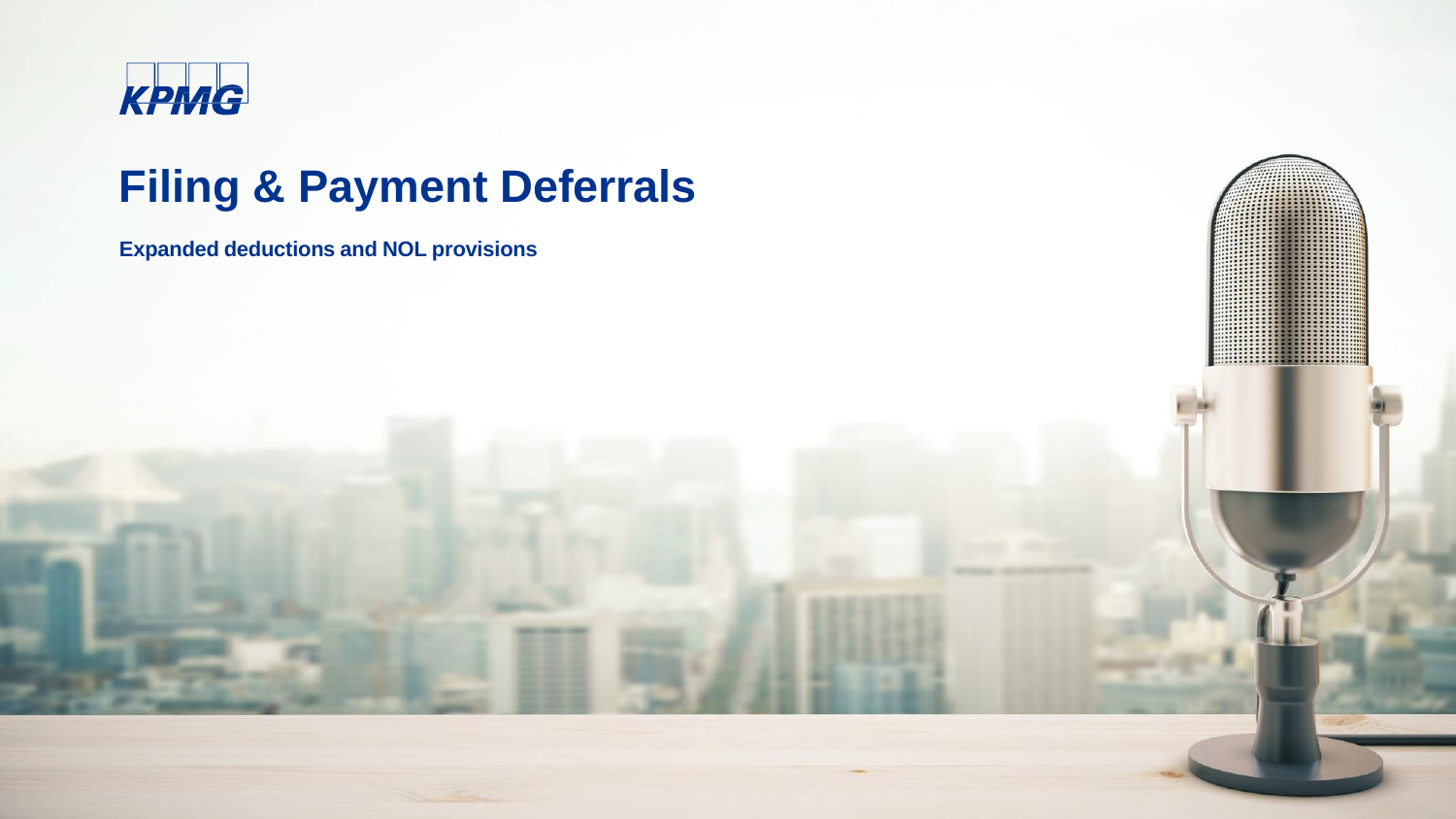

# Evolving filing and payment guidance

- Stafford Act Emergency Declaration (3/13/20)
- IRS Notice 2020-17 (3/18/20)
- IRS Notice 2020-18 (3/20/20)
- IRS Filing and Payment Questions and Answers(3/25/20)
- IRS Notice 2020-20 (3/27/20)
- Additional guidance is likely

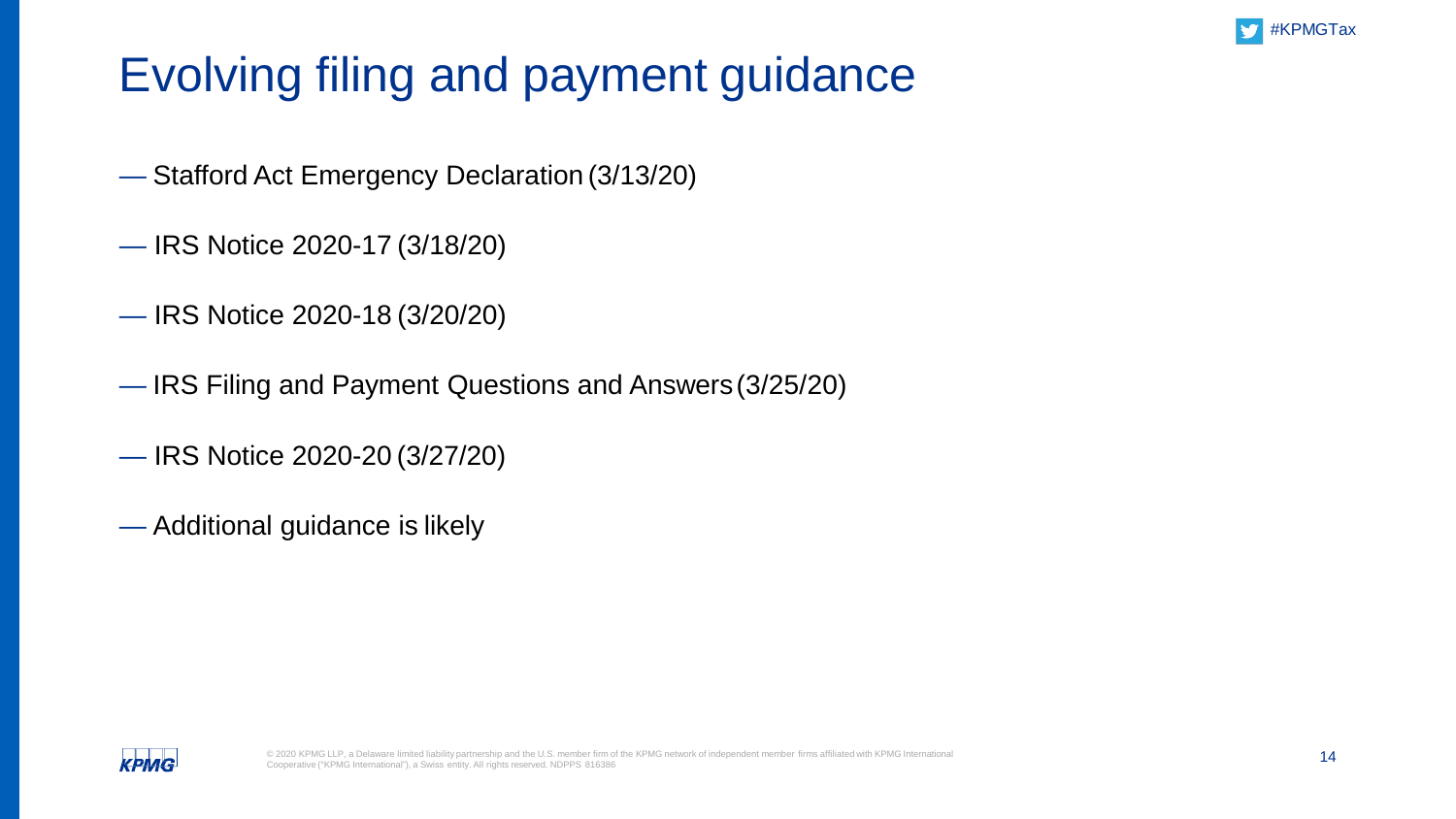

## Core guidance

- 2019 Income tax filings and payments due on 4/15/20 are postponed to 7/15/20
- Postponement is automatic no taxpayer action required
- No limitation on the amount due/postponed
- Penalties and interest disregarded during postponement period
- Extensions beyond 7/15/20 require taxpayer action

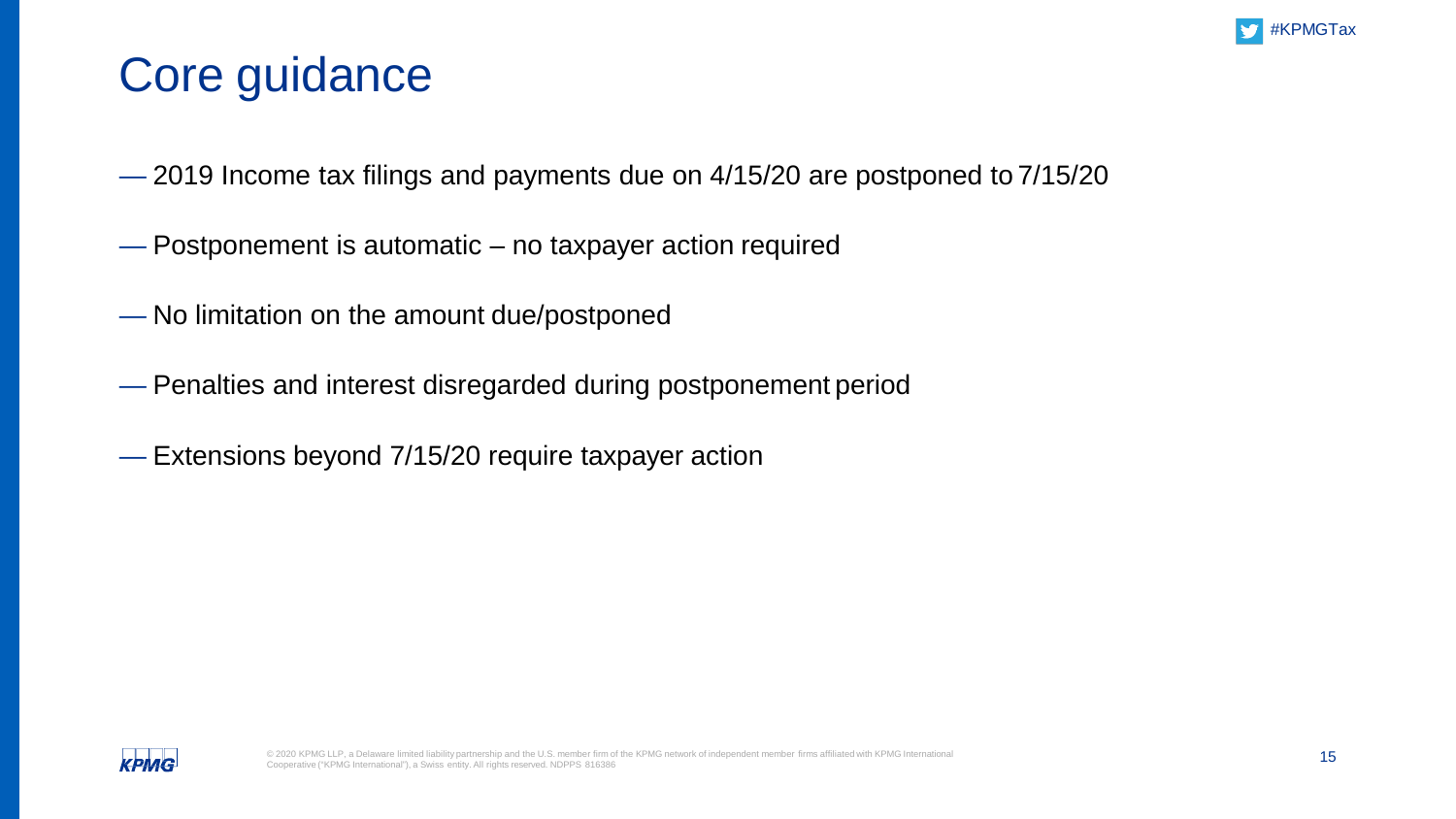

## Additional guidance

- Income tax returns/payments due on other dates
- Fiscal year returns
- Estimated tax payment issues
- Information returns
- Refund claims

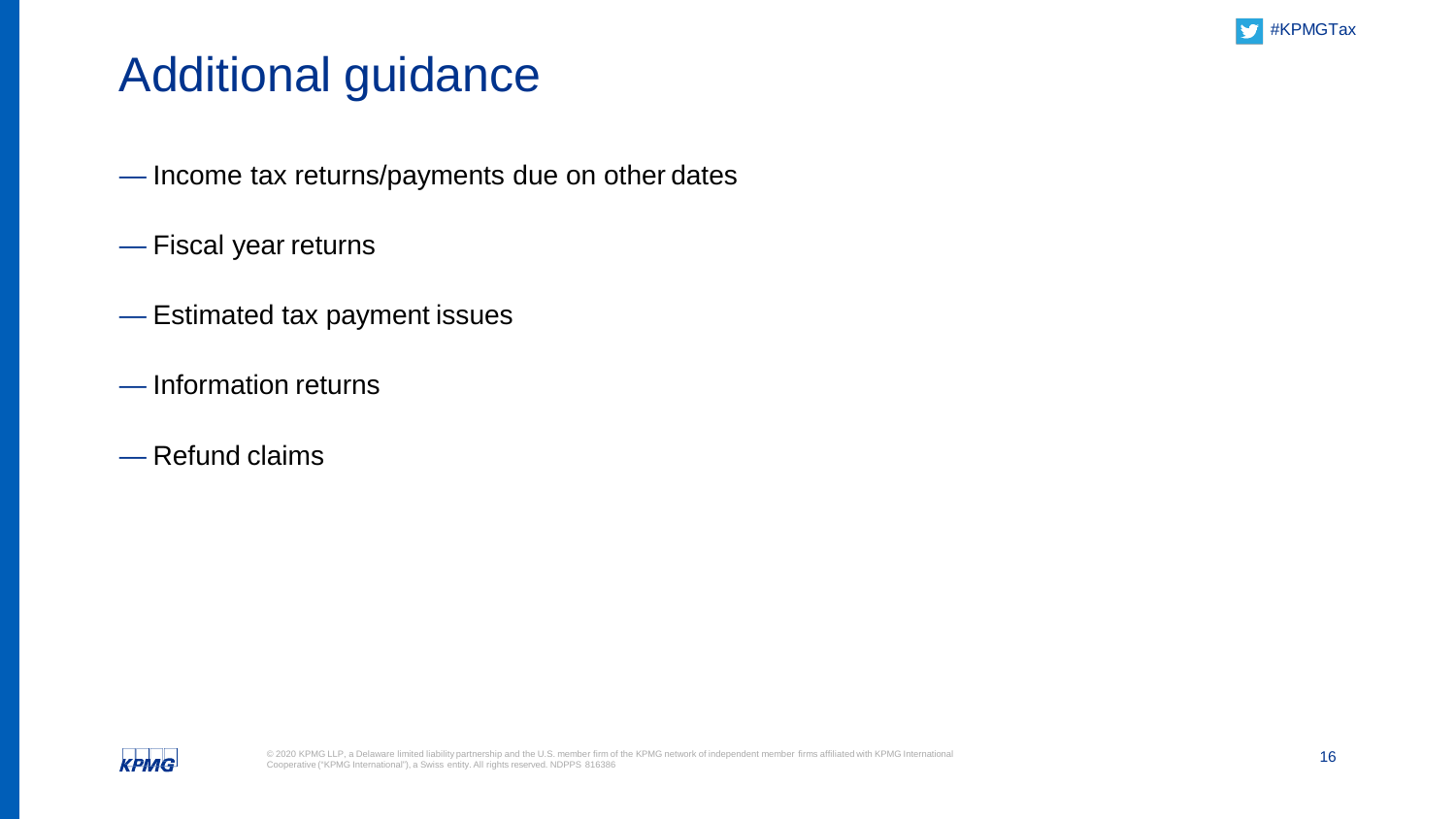

## **Wrap up: Key Takeaways & Q&A**

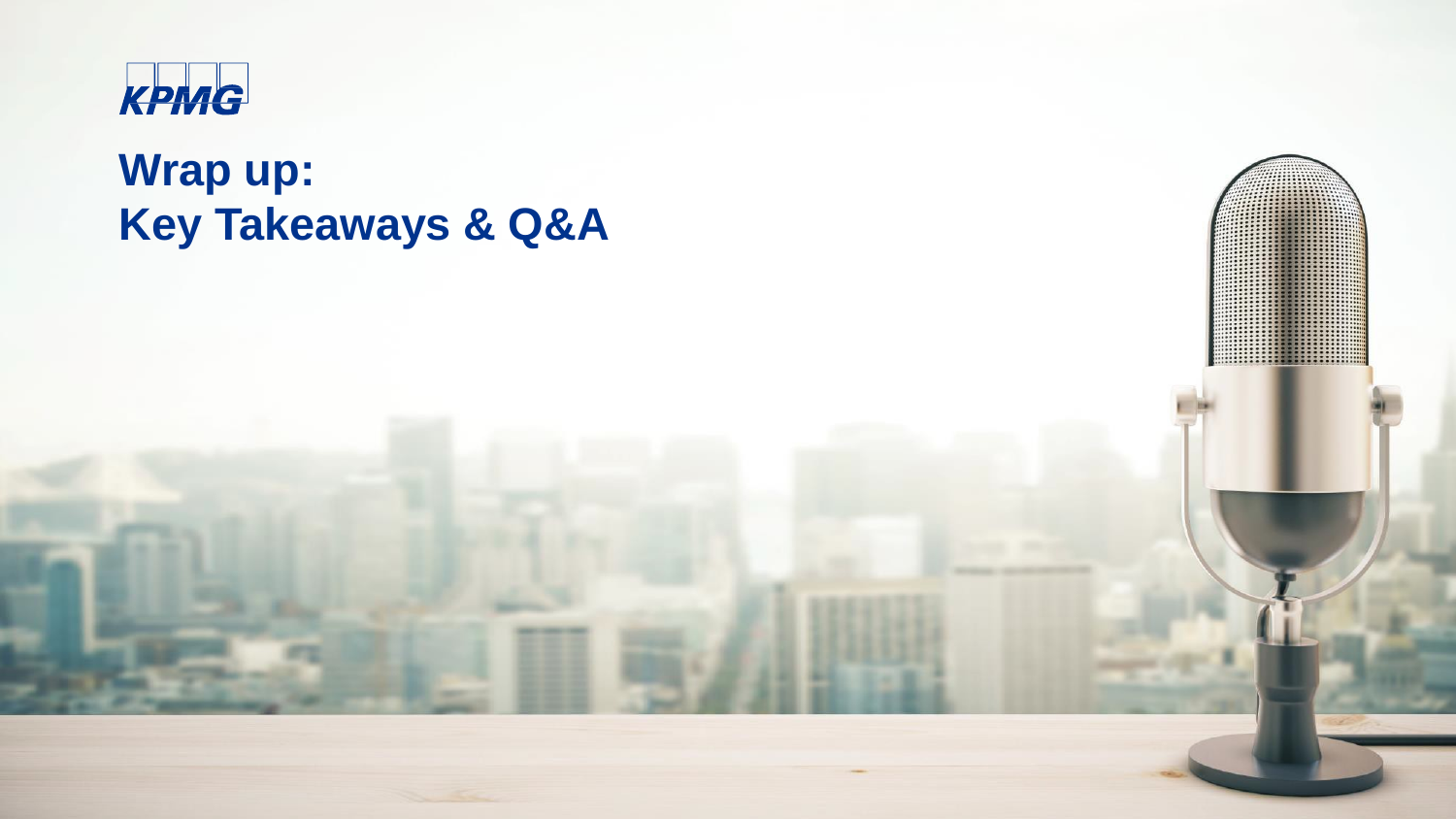### Presenter contacts

| John Carpenter       | 303-382-7799 | jcarpenter@kpmg.com |
|----------------------|--------------|---------------------|
| <b>Tucker Gorden</b> | 303-295-8866 | tgorden@kpmg.com    |

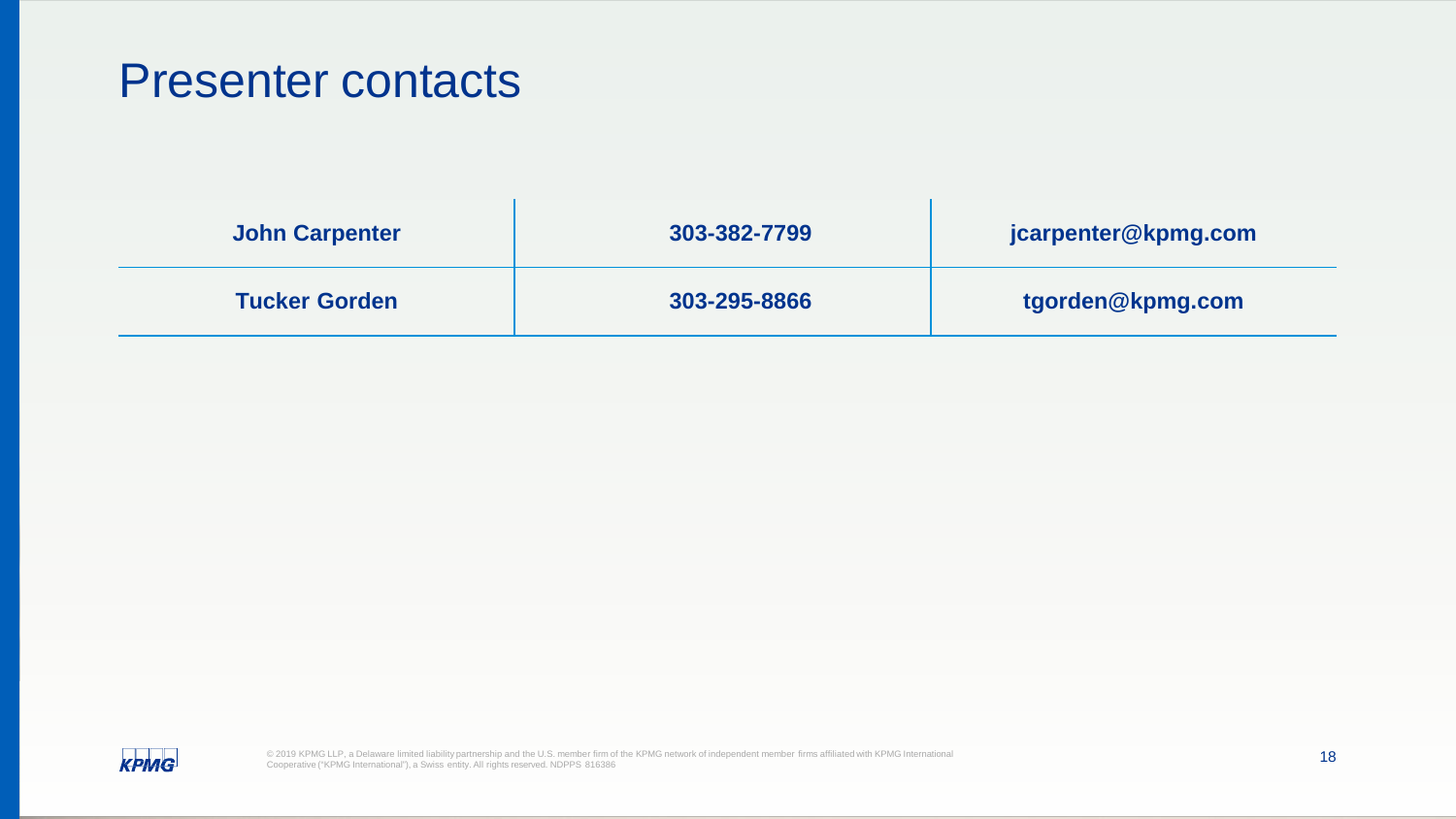

**For additional KPMG updates and insights on the impact of COVID-19,visit: <https://tax.kpmg.us/content/tax/en/index/insights/covid19-tax-impacts.html>**



 $C$  2020 KPMG LLP, a Delaware limited limited limited limited limited limited with KPMG network of the KPMG network of independent member firms affiliated with KPMG International 377 KPMG International 377 KPMG Internatio



© 2019 KPMG LLP, a Delaware limited liability partnership and the U.S. member firm of the KPMG network of independent member firms affiliated with KPMG International and the comperative of the state of the state of the Sui